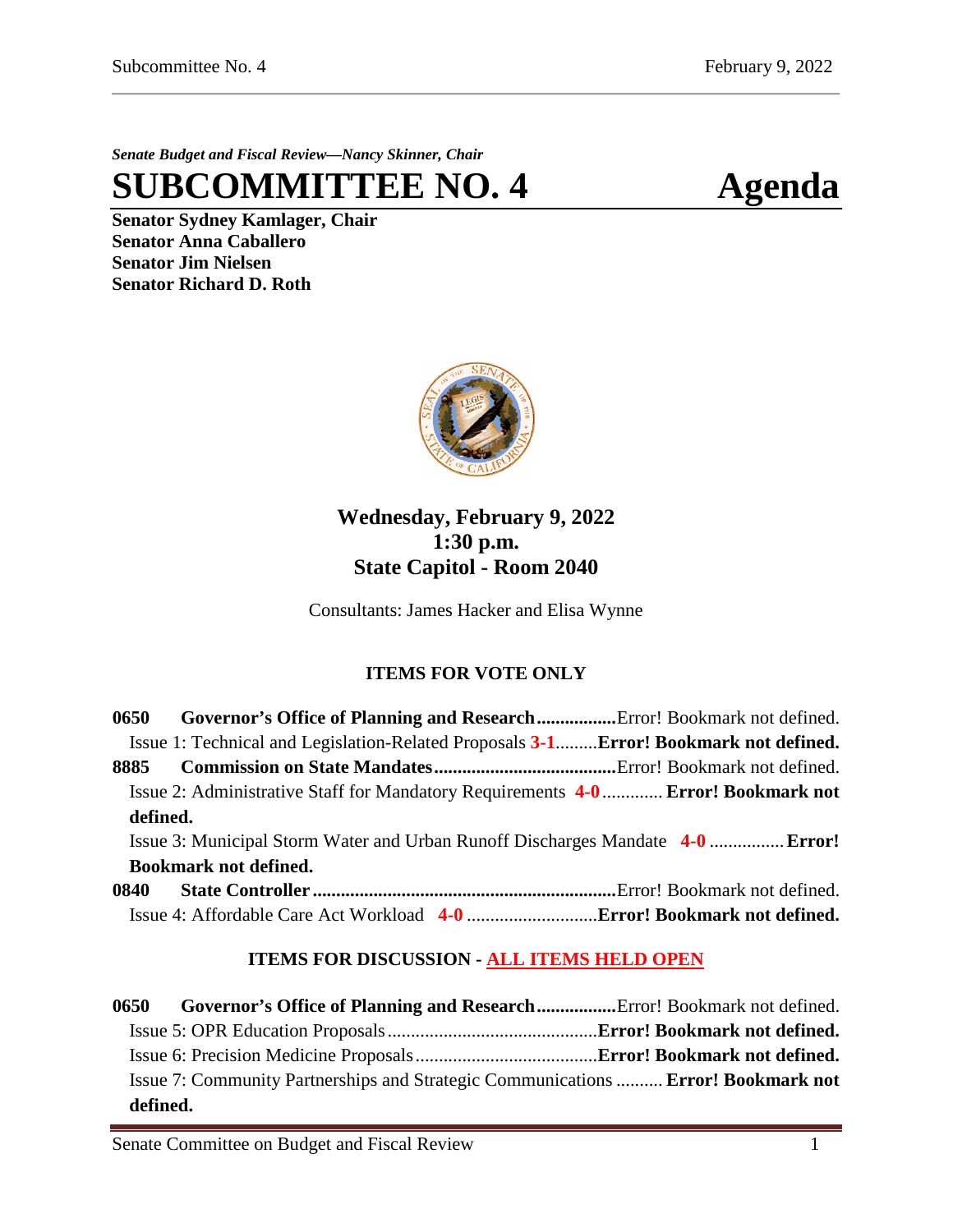| 0509 Governor's Office of Business and Economic Development (GO-Biz)Error! Bookmark           |  |  |  |  |
|-----------------------------------------------------------------------------------------------|--|--|--|--|
| not defined.                                                                                  |  |  |  |  |
| Issue 11: Update on GO-Biz Small Business Relief Programs <b>Error! Bookmark not defined.</b> |  |  |  |  |
| Issue 12: California Tourism Recovery Funding  Error! Bookmark not defined.                   |  |  |  |  |
| Issue 13: Immigration Integration and Economic DevelopmentError! Bookmark not defined.        |  |  |  |  |
|                                                                                               |  |  |  |  |
| Issue 15: Supply Chain Resilience: Ports Investments Error! Bookmark not defined.             |  |  |  |  |
| Issue 16: Inclusive Innovation Hub Program ExpansionError! Bookmark not defined.              |  |  |  |  |
| Issue 17: Local Government Sustainability Fund  Error! Bookmark not defined.                  |  |  |  |  |
| Issue 18: Technical Assistance Expansion Program and Capital Infusion Program Error!          |  |  |  |  |
| <b>Bookmark not defined.</b>                                                                  |  |  |  |  |
| Issue 19: Green Technologies Development Credit Error! Bookmark not defined.                  |  |  |  |  |
|                                                                                               |  |  |  |  |
| 0840                                                                                          |  |  |  |  |
|                                                                                               |  |  |  |  |
| Issue 21: California State Payroll System Project Error! Bookmark not defined.                |  |  |  |  |
|                                                                                               |  |  |  |  |